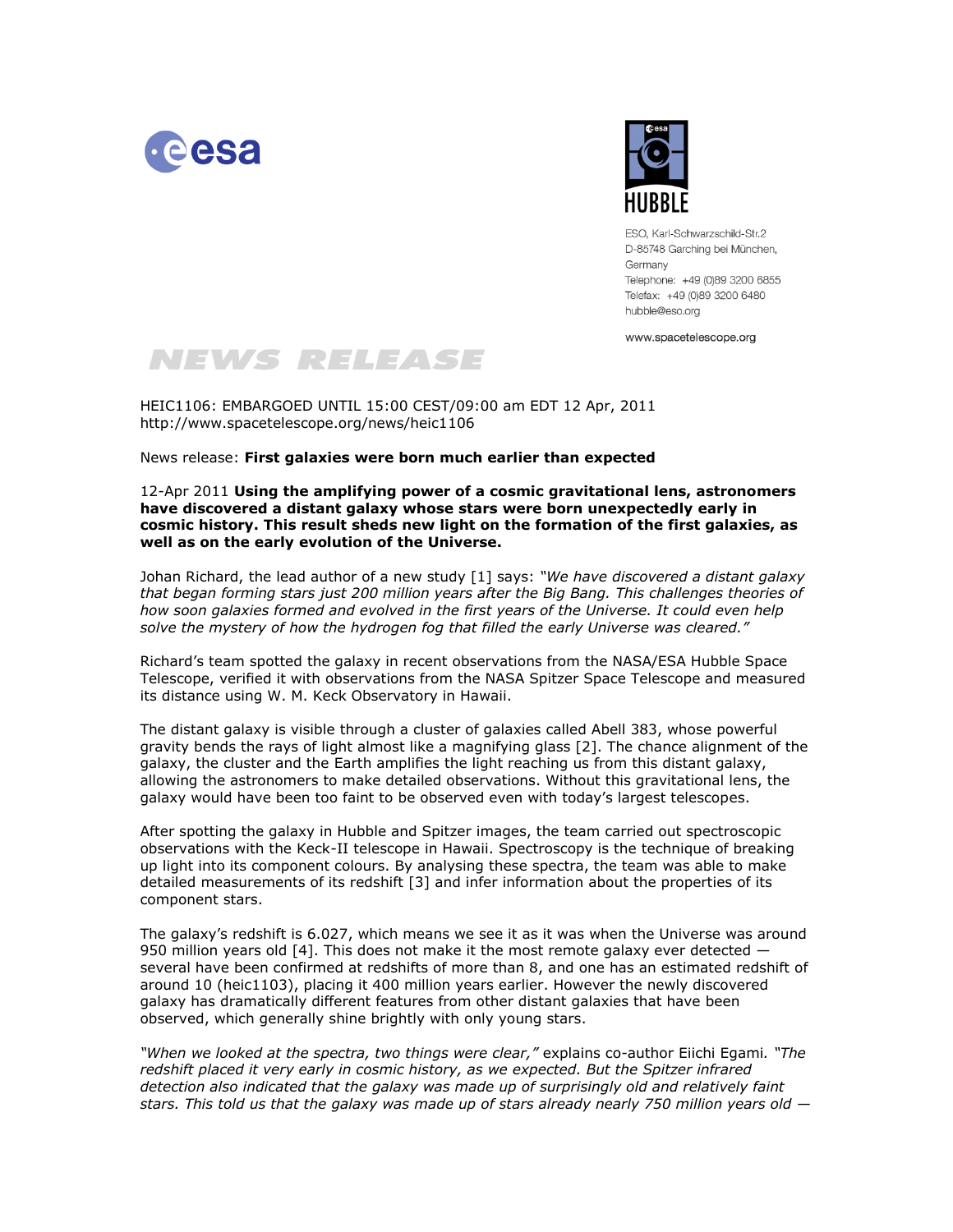*pushing back the epoch of its formation to about 200 million years after the Big Bang, much further than we had expected."* 

Co-author Dan Stark continues: *"Thanks to the amplification of the galaxy's light by the gravitational lens, we have some excellent quality data. Our work confirms some earlier observations that had hinted at the presence of old stars in early galaxies. This suggests that the first galaxies have been around for a lot longer than previously thought."*

The discovery has implications beyond the question of when galaxies first formed, and may help explain how the Universe became transparent to ultraviolet light in the first billion years after the Big Bang. In the early years of the cosmos, a diffuse fog of neutral hydrogen gas blocked ultraviolet light in the Universe. Some source of radiation must therefore have progressively ionised the diffuse gas, clearing the fog to make it transparent to ultraviolet rays as it is today  $-$  a process known as reionisation.

Astronomers believe that the radiation that powered this reionisation must have come from galaxies. But so far, nowhere near enough of them have been found to provide the necessary radiation. This discovery may help solve this enigma.

*"It seems probable that there are in fact far more galaxies out there in the early Universe than we previously estimated — it's just that many galaxies are older and fainter, like the one we have just discovered,"* says co-author Jean-Paul Kneib. *"If this unseen army of faint, elderly galaxies is indeed out there, they could provide the missing radiation that made the Universe transparent to ultraviolet light."*

As of today, we can only discover these galaxies by observing through massive clusters that act as cosmic telescopes. In coming years, the NASA/ESA/CSA James Webb Space Telescope, scheduled for launch later this decade, will specialise in high resolution observations of distant, highly redshifted objects. It will therefore be in an ideal position to solve this mystery once and for all.

###

## **Notes for editors**

The Hubble Space Telescope is a project of international cooperation between ESA and NASA.

 $\lceil 1 \rceil$  The research will appear in a paper entitled "Discovery of a possibly old galaxy at  $z=6.027$ , multiply imaged by the massive cluster Abell 383", to be published in the Monthly Notices of the Royal Astronomical Society. The international team of astronomers in this study consists of Johan Richard (CRAL, Observatoire de Lyon, Université Lyon 1, France and Dark Cosmology Centre, Niels Bohr Institute, University of Copenhagen, Denmark), Jean-Paul Kneib (Laboratoire d'Astrophysique de Marseille, France), Harald Ebeling (University of Hawaii, USA), Daniel P Stark (University of Cambridge, UK), Eiichi Egami (University of Arizona, USA) and Andrew K Fiedler (University of Arizona, USA)

[2] Gravity distorts space-time, the fabric of the cosmos. This means that for extremely massive objects with very strong gravitational fields, light is visibly bent as it travels through and around them. Massive galaxy clusters like Abell 383 therefore act like an enormous lens, concentrating the light from distant objects behind them, in a process known as gravitational lensing. While the galaxies seen through gravitational lenses are typically distorted and multiply imaged (this newly discovered galaxy is actually visible twice in the Hubble observations), using these gravitational lenses multiplies a telescope's power and lets it see galaxies that would otherwise be too faint to be visible. Abell 383, the gravitational lens used in this study, was imaged as part of the CLASH survey (Cluster Lensing And Supernova survey with Hubble), a Multi Cycle Treasury project to observe a sample of 25 galaxy clusters using Hubble (PI: Marc Postman). Abell 383 is also one of the 50 clusters imaged with the Spitzer Warm mission large project led by Eiichi Egami.